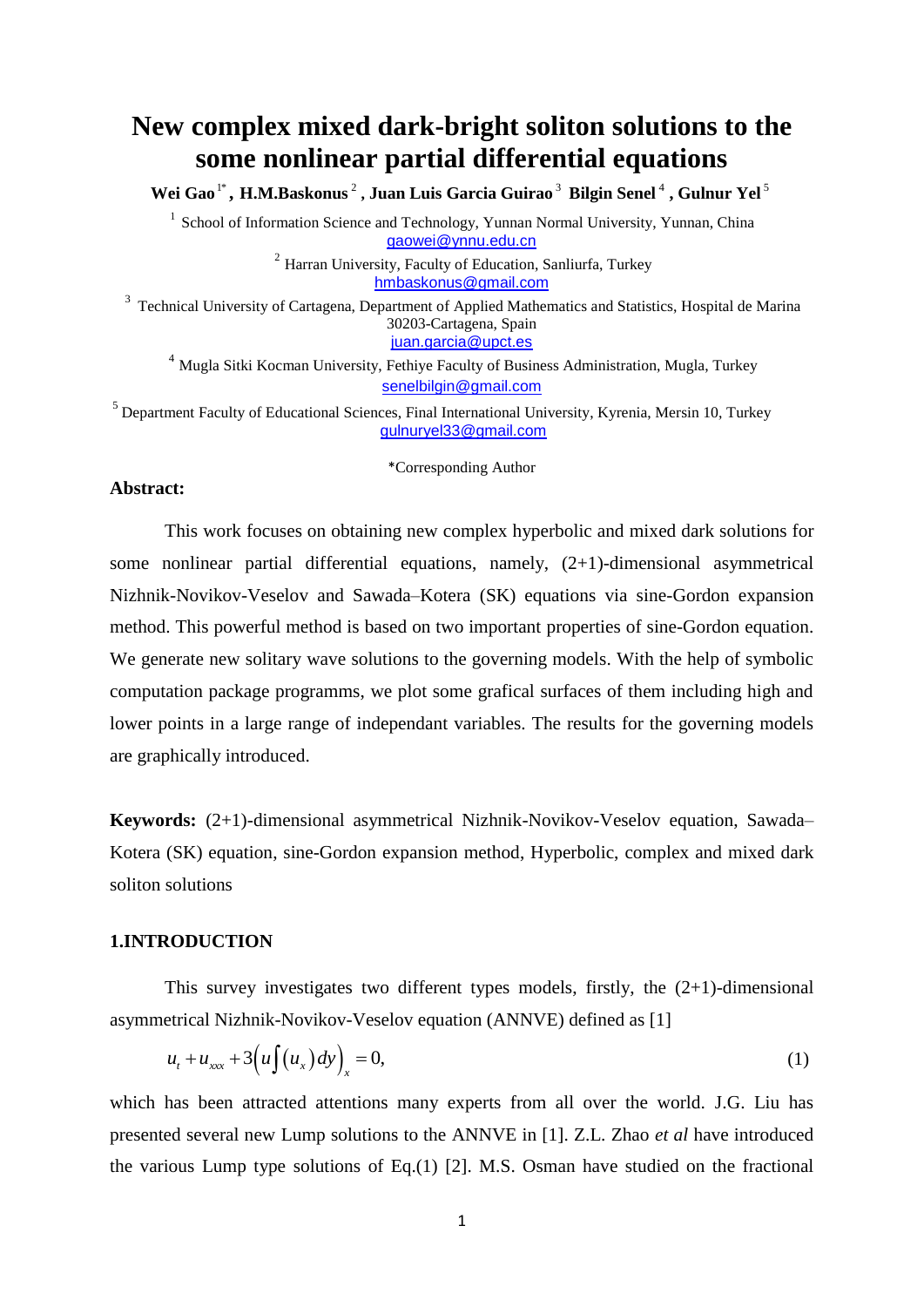version for finding multiwave solutions of Eq.(1) [3]. Secondly, Sawada–Kotera equation (SKE) is given by [4]

$$
u_t + 45u^2 u_x - 15u_x u_{xx} - 15u u_{xxx} + u_{xxxx} = 0,
$$
\t(2)

where has been investigated extensively in the literature and called as fifth-order Sawada– Kotera equation along with its various forms. Eq.(2) has been investigated by many experts in terms of Lump solutions, exact soliton solutions, one-soliton [solutions, periodic](https://www.sciencedirect.com/topics/mathematics/periodic-solution) two-soliton solutions and singular periodic soliton solutions and many others by applying various methods such as inverse scattering, Hirota's bilinear method and so on. Furthermore, this model has been also investigated as [4]

has been also investigated as [4]  

$$
5(\partial_x)^{-1}(u_{tt}) - 5u_{xxt} + 15uu_t - 15u_x(\partial_x)^{-1}(u_t) - 45u^2u_x - 15u_xu_{xx} - u_{xxxx} = 0,
$$
 (3)

where  $(\partial_x)^{-n} = \left| \frac{a}{b} \right|$ .  $\left(\frac{\partial}{\partial x}\right)^{-n} = \left(\frac{d}{d_x}\right)^{-n}$ *n x x d d* Jianqing Lv and Sudao Bilige have investigated Eq.(3) known as the

(2+1)-dimensional bidirectional Sawada–Kotera (bSK) equation [4]. SKE equation has received considerable attention over the last several decades. Several researches have been conducted in search of the exact solutions to the Sawada–Kotera equation. Y. Matsuno has successfully applied [the bilinear transformation method](http://www.amazon.com/exec/obidos/ASIN/0124804802/ref=nosim/ericstreasuretro) in obtaining some periodic wave [solutions](http://www.amazon.com/exec/obidos/ASIN/0124804802/ref=nosim/ericstreasuretro) in [5]. Zhang and Ma used the generalized bilinear forms in obtaining some Lump solutions to the (2+1)-dimensional Sawada–Kotera equation [6]. Sawada and Kotera introduced a method for Finding N-Soliton Solutions [7]. Liu and Dai presented exact soliton solutions for the fifth-order Sawada–Kotera equation to the literature and some important solitary wave solutions were reported [8]. Ramani observed the inverse scattering forms ordinary differential equations [9]. Therefor, many important nonlinear partial differential equations arising in real world problems have been investigated [16-33].

The rest of this paper is organized as follows: in Section 2, procedure of sine-Gordon expansion method (SGEM) for solving the ANNVE and SKE is given. in Section 3, many new complex hyperbolic and mixed dark soliton solutions are derived. Finally, some conclusions are given at the end of the paper.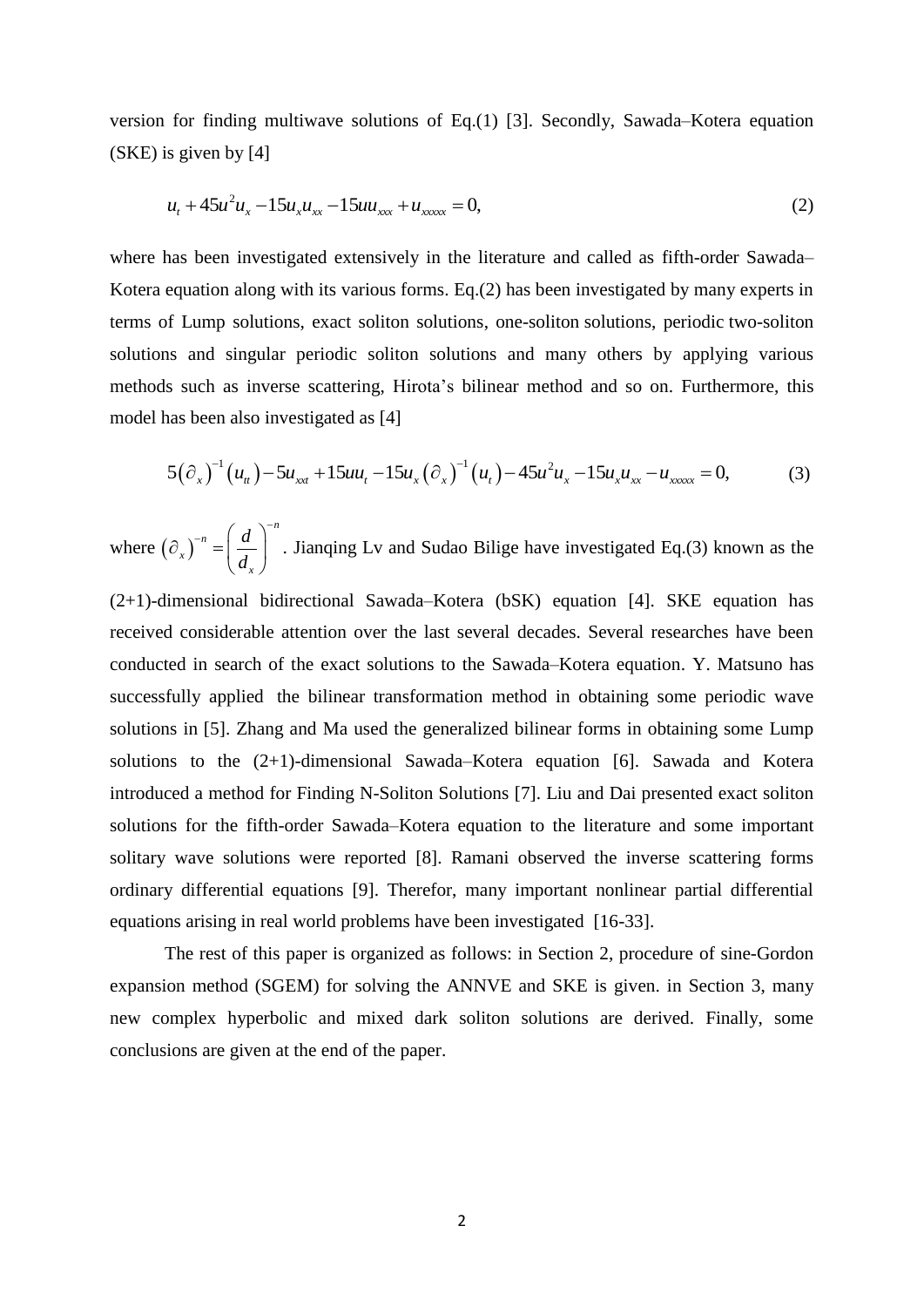## **2. THE FACTS OF THE SGEM**

In this section, the brief description of the sine-Gordon expansion method is given. Considering the following equation of Sine Gordon [10-14]:

$$
u_{xx} - u_t = m^2 \sin(u) \tag{4}
$$

where  $u = u(x,t)$  and m is a real constant. Using of the wave transformation  $u = u(x,t) = U(\xi)$ ,  $\xi = \mu(x-ct)$  to Eq. (4) produces the following ordinary non-linear differential equations (NODE) as

$$
U^{\dagger} = \frac{m^2}{\mu^2 (1 - c^2)} \sin(U) \tag{5}
$$

where  $U = U(\xi)$ ,  $\xi$  is the amplitude of the wave and c is the location of the wave. We can write its complete simplification Eq.  $(5)$  as:

$$
\left[\frac{U}{2}\right]^2 = \frac{m^2}{\mu^2 \left(1 - c^2\right)} \sin^2\left(\frac{U}{2}\right) + K\tag{6}
$$

Substituting  $K = 0$ ,  $w(\xi) = \frac{U^{\dagger}}{2}$ 2  $w(\xi) = \frac{U}{\xi}$  and  $(1-c^2)$  $2 \left( m^2 \right)$  $^{2}(1-c^{2}% )^{2}$  $a^2 = \frac{m}{a^2}$  $\mu^2(1-c)$  $=$  $\overline{a}$ into Eq. (6), we get

$$
w'(\xi) = a\sin(w) \tag{7}
$$

laying  $a = 1$ , Eq. (7) becomes;

$$
w'(\xi) = \sin(w) \tag{8}
$$

the following two important equations are acquired from Eq. (8);

$$
\sin(w) = \sin(w(\xi)) = \frac{2pe^{\xi}}{p^2e^{2\xi} + 1}\bigg|_{p=1} = \mathrm{sech}(\xi)
$$
(9)

$$
\cos(w) = \sin(w(\xi)) = \frac{p^2 e^{2\xi} - 1}{p^2 e^{2\xi} + 1}\Big|_{p=1} = \tanh(\xi)
$$
(10)

where  $p$  is the integral constant. Consider the general form of nonlinear partial differential equations in two independent variables *x* and *t*

$$
P(u, u_x, u_t, \ldots) = 0,\tag{11}
$$

where  $=\frac{\partial u(x,t)}{\partial x}$  $\alpha$ <sup>x</sup>  $\alpha$ <sup>2</sup>  $u(x,t)$ *u x* is the derivative of  $u(x,t)$  with respect to  $x$ ;  $u = u(x,t)$  is an unknown

function, P is a polynomial in  $u = u(x,t)$  and its partial derivatives, in which the nonlinear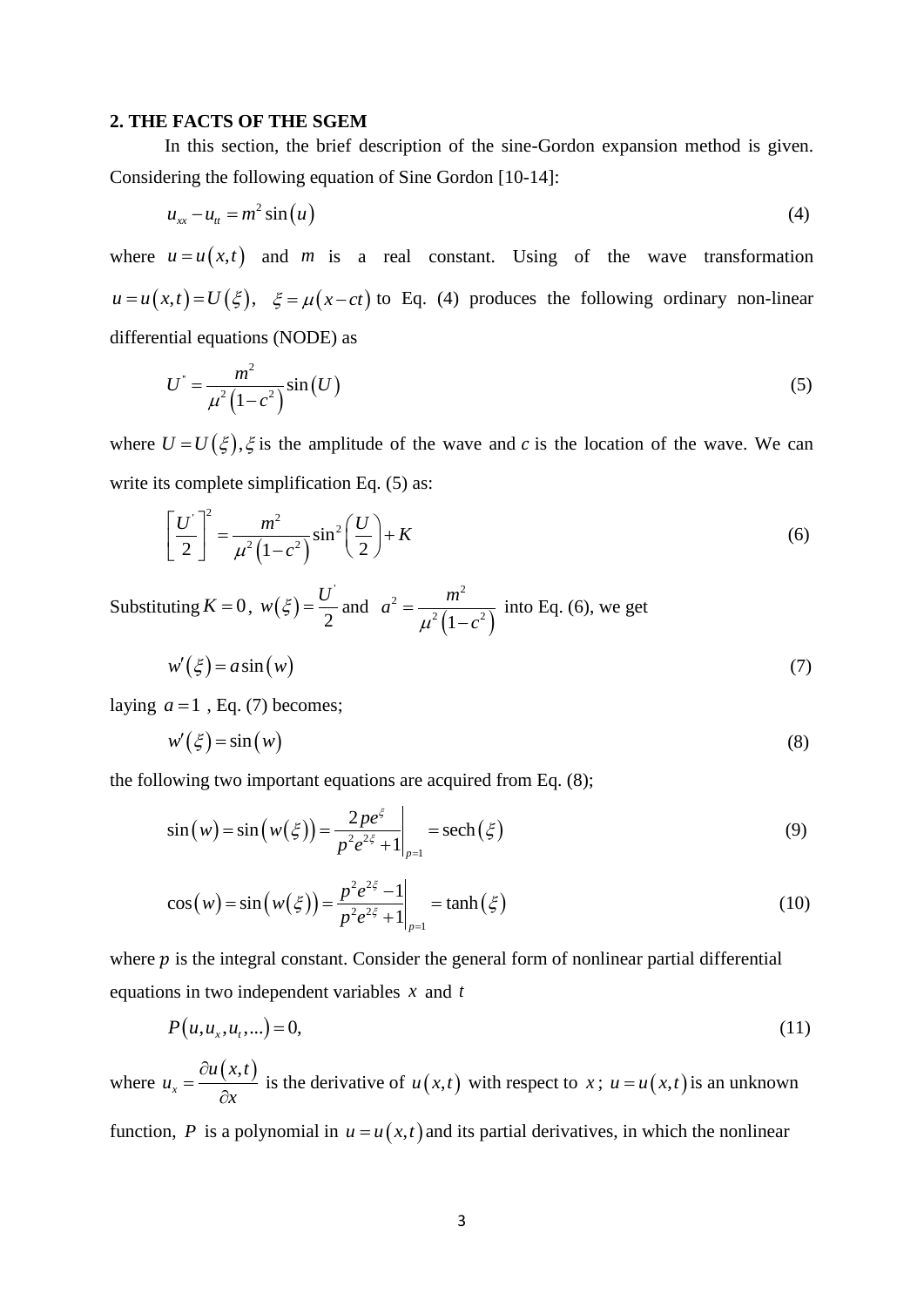terms and highest order derivatives are involved. Substituting the following traveling wave transformation into Eq. (8):

$$
u = u(x,t) = U(\xi), \ \xi = \mu(x-ct), \tag{11a}
$$

where  $\mu$  and  $c$  are arbitrary constants, we get the following nonlinear ordinary differential equation (NODE):

$$
N(U, U', U'', U''', \cdots) = 0,
$$

where N is a polynomial of  $U = U(\xi)$  and its derivatives and the superscripts indicate the ordinary derivatives with respect to  $\xi$ . The following steps are further followed.

Assume the solution of 
$$
U = U(\xi)
$$
 to be as  
\n
$$
U(\xi) = \sum_{i=1}^{n} \tanh^{-1}(\xi) \Big[ B_i \operatorname{sech}(\xi) + A_i \tanh(\xi) \Big] + A_0
$$
\n(12)

Eq. (12) can be rewritten by Eq. (9) and (10) as follows:  
\n
$$
U(w) = \sum_{i=1}^{n} \cos^{-1}(\xi) \Big[ B_i \sin(w) + A_i \cos(w) \Big] + A_0.
$$
\n(13)

where the unknown parameters  $A_0$ ,  $A_n$ ,  $B_n$ ;  $(i=1, 2, 3, \dots, n)$  are identified later. Using the balance principle, identifying the value of *n* by taking into account the highest power of nonlinear term and the highest derivative in NODE is obtained. Letting the coefficients of  $\sin^i(w)$ ,  $\cos^i(w)$  to be all zero, obtain a system of equations, solving these equations by using one of numerical computation programme, gives the values of  $A_i, B_i, \mu$  and  $c$ . Finally, substituting the values of  $A_i, B_i, \mu$  and c into Eq. (13), we obtain the new traveling wave solutions to Eq.  $(11)$ .

#### **3. Applications of SGEM to the models**

In this section of paper, we use SGEM to find new complex singular soliton solutions to the (2+1)-dimensional asymmetrical Nizhnik-Novikov-Veselov and Sawada–Kotera equations.

#### **3.1 Applications of SGEM to the ANNVE**

Firstly, in this subsection, we apply the sine-Gordon equation method to acquire some new complex solitary wave solutions for the (2+1)-dimensional asymmetrical Nizhnik-Novikov-Veselov equation. Substituting  $u(x, y, t) = U(\xi), \xi = kx + ry - ct$ , into Eq.(1), we have the following NODE: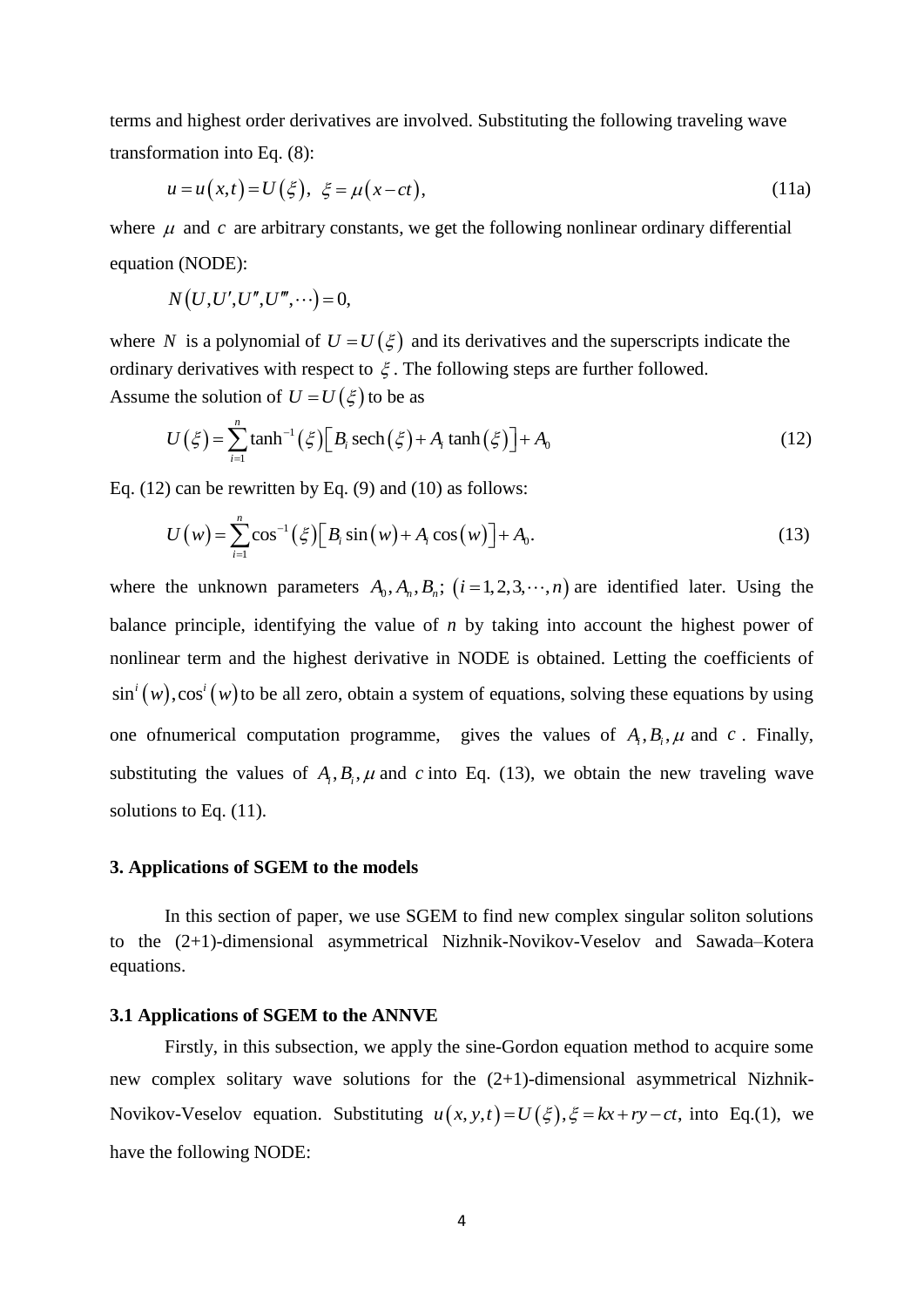$$
rk^3U'' - rcU + 3k^2U^2 = 0,
$$
\t(14)

where *r*,*c* and *k* are non-zero real numbers. Balancing the terms *U*<sup>n</sup> and *U*<sup>2</sup>, we get *n* = 2.<br>Considering *n* = 2 in Eq.(13), we find the solution form as<br> $U(w) = B_1 \sin(w) + A_1 \cos(w) + B_2 \cos(w) \sin(w) + A_2 \cos(w)^2 + A_0$ , (15) Considering  $n = 2$  in Eq.(13), we find the solution form as

$$
U(w) = B_1 \sin(w) + A_1 \cos(w) + B_2 \cos(w) \sin(w) + A_2 \cos(w)^2 + A_0,
$$
 (15)

where  $A_0$ ,  $A_1$ ,  $B_1$ ,  $A_2$  and  $B_2$  are constants. Putting Eq.(15) and its second derivation into Eq.(14), getting a system of trigonometric function, solving this system by some computational programs such as Matlab and Mathematica, gives new hyperbolic solutions and complex solutions, as follows:

complex solutions, as follows:  
\n**Case1:** With 
$$
A_0 = kr
$$
,  $A_1 = 0$ ,  $A_2 = -kr$ ,  $B_1 = 0$ ,  $B_2 = ikr$ ,  $c = k^3$ , we get  
\n
$$
u_1(x,t) = kr \sec h(k^3t - kx - ry) \Big( \sec h(k^3t - kx - ry) - i \tanh(k^3t - kx - ry) \Big), \qquad (16)
$$

which  $k$  and  $r$  real constants with non-zero.



**Fig.1.** Three-dimensional graph of solution of  $u_1(x,t)$  by considering the values  $k = 1, r = -2, y = 0.2.$ 



**Fig.2.** Contour graph of solution of  $u_1(x,t)$  by considering the values  $k = 1, r = -2, y = 0.2$ .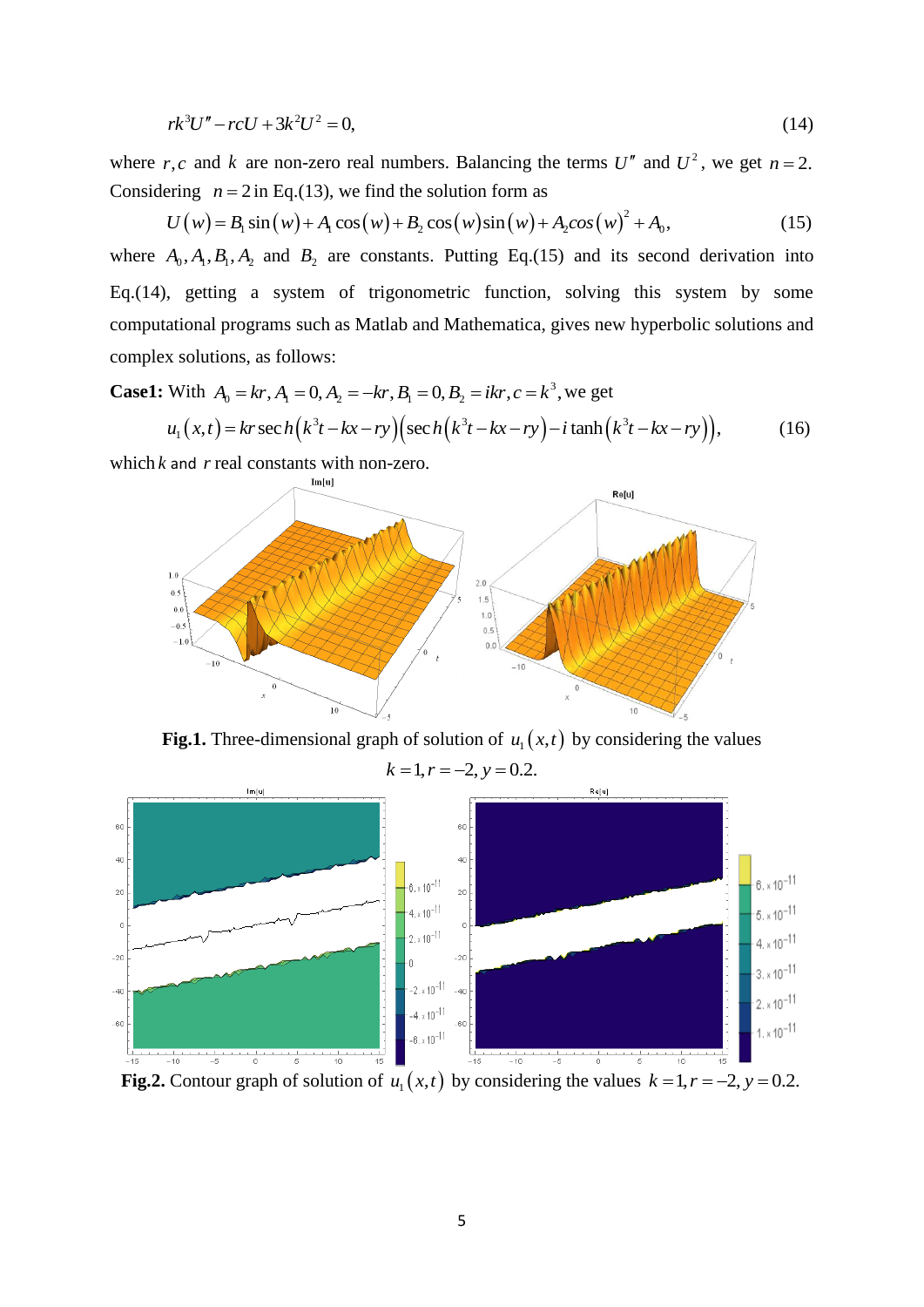

**Fig.3.** Two-dimensional graph of solution of  $u_1(x,t)$  by considering the values  $k = 1, r = -2, y = 0.2, t = 0.5.$ 

Case 2: When 
$$
A_0 = kr
$$
,  $A_1 = 0$ ,  $A_2 = -kr$ ,  $B_1 = 0$ ,  $B_2 = -ikr$ ,  $c = k^3$ , we find  
\n
$$
u_2(x,t) = kr \sec h(k^3t - kx - ry) \Big( \sec h(k^3t - kx - ry) + i \tanh(k^3t - kx - ry) \Big), \tag{16}
$$

which  $k$  and  $r$  real constants with non-zero.



**Fig.4.** Three-dimensional graph of solution of  $u_2(x,t)$  by considering the values  $k = -1, r = -0.2, y = 6$ .



**Fig.5.** Contour graph of solution of  $u_2(x,t)$  by considering the values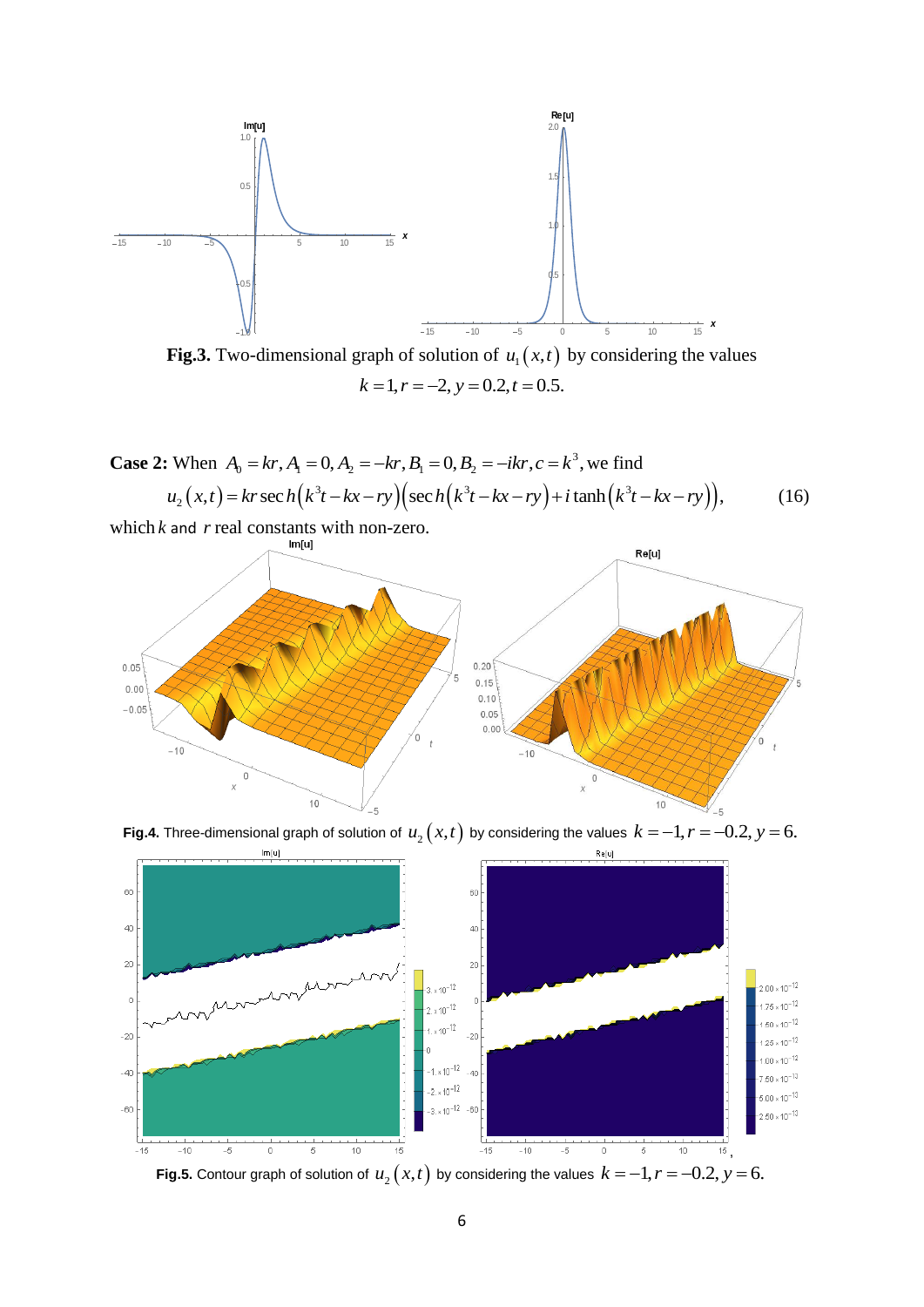

**Fig.6.** Two-dimensional graph of solution of  $u_2(x,t)$  by considering the values

 $k = -1, r = -0.2, y = 6, t = 0.1.$ 

## **3.2 Applications of SGEM to the SKE**

Secondly, we apply SGEM to find some new complex singular soliton solutions to the Sawada–Kotera equation. Putting  $u = u(x,t) = U(\xi), \xi = kx - ct$  into Eq.(2), we have the following NODE:

$$
k^5 U^{(4)} - 15k^3 U''U - cU + 15kU^3 = 0
$$
\n(17)

where  $k, c$  are non-zero real constants. Balancing the terms  $U^{(4)}$  and  $U''U$ , we get  $n = 2$ . producing ng<br>  $U(w) = B_1 \sin(w) + A_1 \cos(w) + B_2 \cos(w) \sin(w) + A_2 \cos(w)^2 + A_0,$ 

$$
U(w) = B_1 \sin(w) + A_1 \cos(w) + B_2 \cos(w) \sin(w) + A_2 \cos(w)^2 + A_0,
$$
 (18)

where  $A_0$ ,  $A_1$ ,  $B_1$ ,  $A_2$  and  $B_2$  are constants. Putting Eq.(18) and its various derivations into Eq.(17), getting a system of trigonometric function, solving this system by some computational programs such as Matlab and Mathematica, gives new complex singular mixed dark soliton solutions as follows:

dark soliton solutions as follows:  
\n**Case 3.2.1:** If 
$$
A_0 = -k^2
$$
,  $A_1 = 0$ ,  $A_2 = k^2$ ,  $B_1 = 0$ ,  $B_2 = ik^2$ ,  $c = k^5$ , produces  
\n $u_3(x,t) = -k^2 + ik^2 \sec h(k^5t - kx) \tan h(k^5t - kx) + k^2 \tanh(k^5t - kx)$ , (19)

which  $k$  is real constant with non-zero.

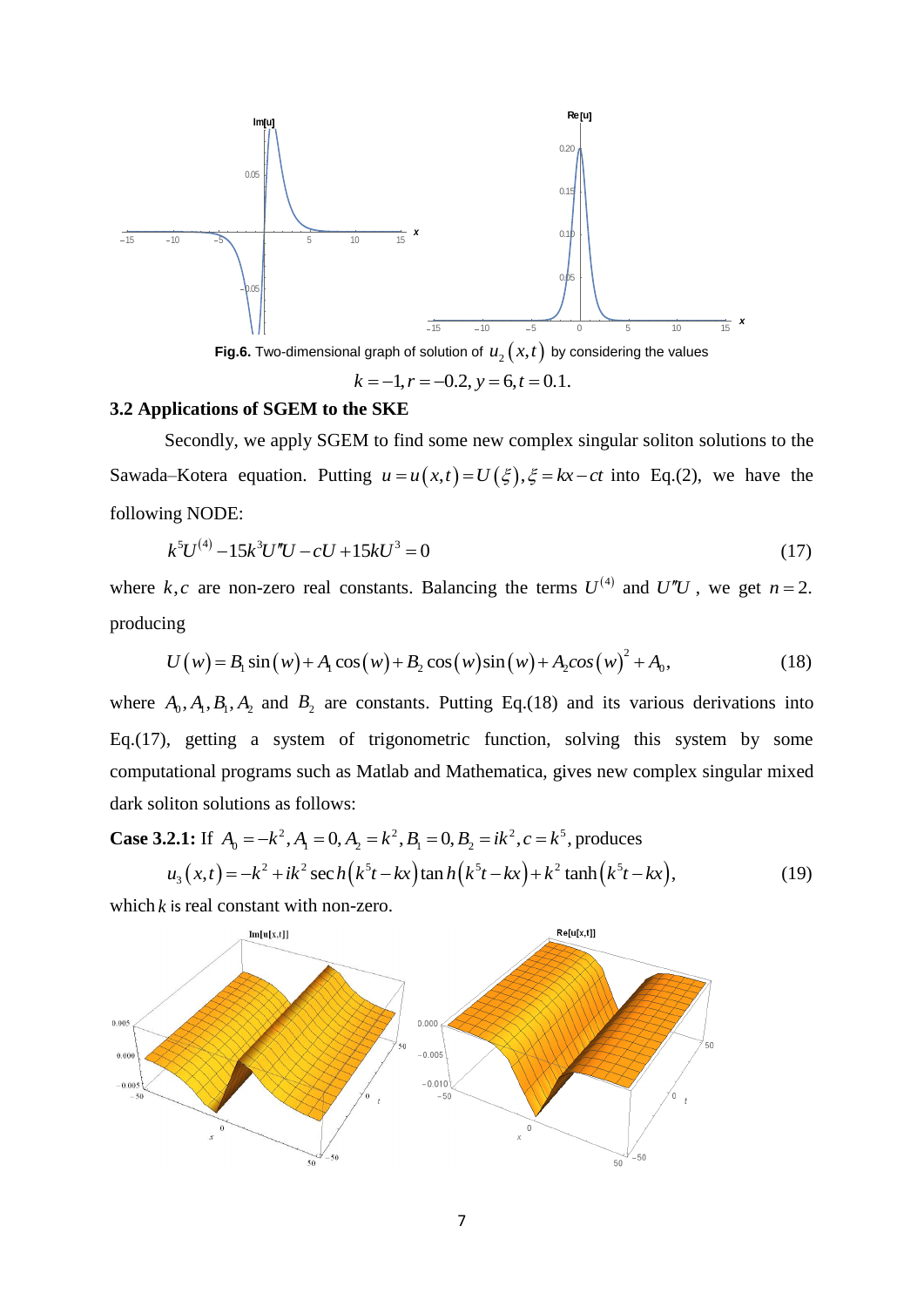

**Fig.7.** Three-dimensional graph of solution of  $u_3(x,t)$  by considering the value of  $k = -0.1$ .

**Fig.8.** Contour graph of solution of  $u_3(x,t)$  by considering the value of  $k = -0.1$ .



**Fig.9.** Two-dimensional graph of solution of  $u_3(x,t)$  by considering the values

$$
k = -0.1, t = 0.1.
$$

**Case 3.2.2:** If we consider the following coefficients,

Case 3.2.2: If we consider the following coefficients,  
\n
$$
A_0 = -\frac{1}{60} \left( \frac{1}{2} \left( 11 + \sqrt{105} \right) \right)^{2/5} \left( 45 + \sqrt{105} \right) c^{2/5}, A_1 = 0, B_1 = 0,
$$
\n
$$
A_2 = \left( \frac{1}{2} \left( 11 + \sqrt{105} \right) \right)^{2/5} c^{2/5}, B_2 = i \left( \frac{1}{2} \left( 11 + \sqrt{105} \right) \right)^{2/5} c^{2/5}, k = \left( \frac{1}{2} \left( 11 + \sqrt{105} \right) \right)^{1/5} c^{1/5},
$$
\nwe can find now complex mixed dark singular solution as

find new complex mixed dark singular soliton solution as

$$
\left[\frac{1}{2}(11+\sqrt{105})\right] e^{-t^2}, B_2 = t\left[\frac{1}{2}(11+\sqrt{105})\right] e^{-t^2}, k = \left[\frac{1}{2}(11+\sqrt{105})\right] e^{-t^2}, \text{ we can}
$$
\n
$$
\text{where } \text{mixed dark singular solution as}
$$
\n
$$
u_4(x,t) = -\frac{1}{60}\left(\frac{1}{2}(11+\sqrt{105})\right)^{2/5} \left(45+\sqrt{105}\right) e^{-2/5} - i\left(\frac{1}{2}(11+\sqrt{105})\right)^{2/5} e^{-2/5}
$$
\n
$$
\times \text{sec}\,h \left(ct - \left(\frac{1}{2}(11+\sqrt{105})\right)^{1/5} e^{-1/5}x\right) \tan h \left(ct - \left(\frac{1}{2}(11+\sqrt{105})\right)^{1/5} e^{-1/5}x\right) \tag{20}
$$
\n
$$
+ \left(\frac{1}{2}(11+\sqrt{105})\right)^{2/5} e^{-2/5} \tanh^2 \left(ct - \left(\frac{1}{2}(11+\sqrt{105})\right)^{1/5} e^{-1/5}x\right),
$$
\nwhere the correct right is no point is the positive number of constants, we can

which  $c$  is real constant with non-zero. Under the suitable values of parameters, some simulations of this result can be observed as;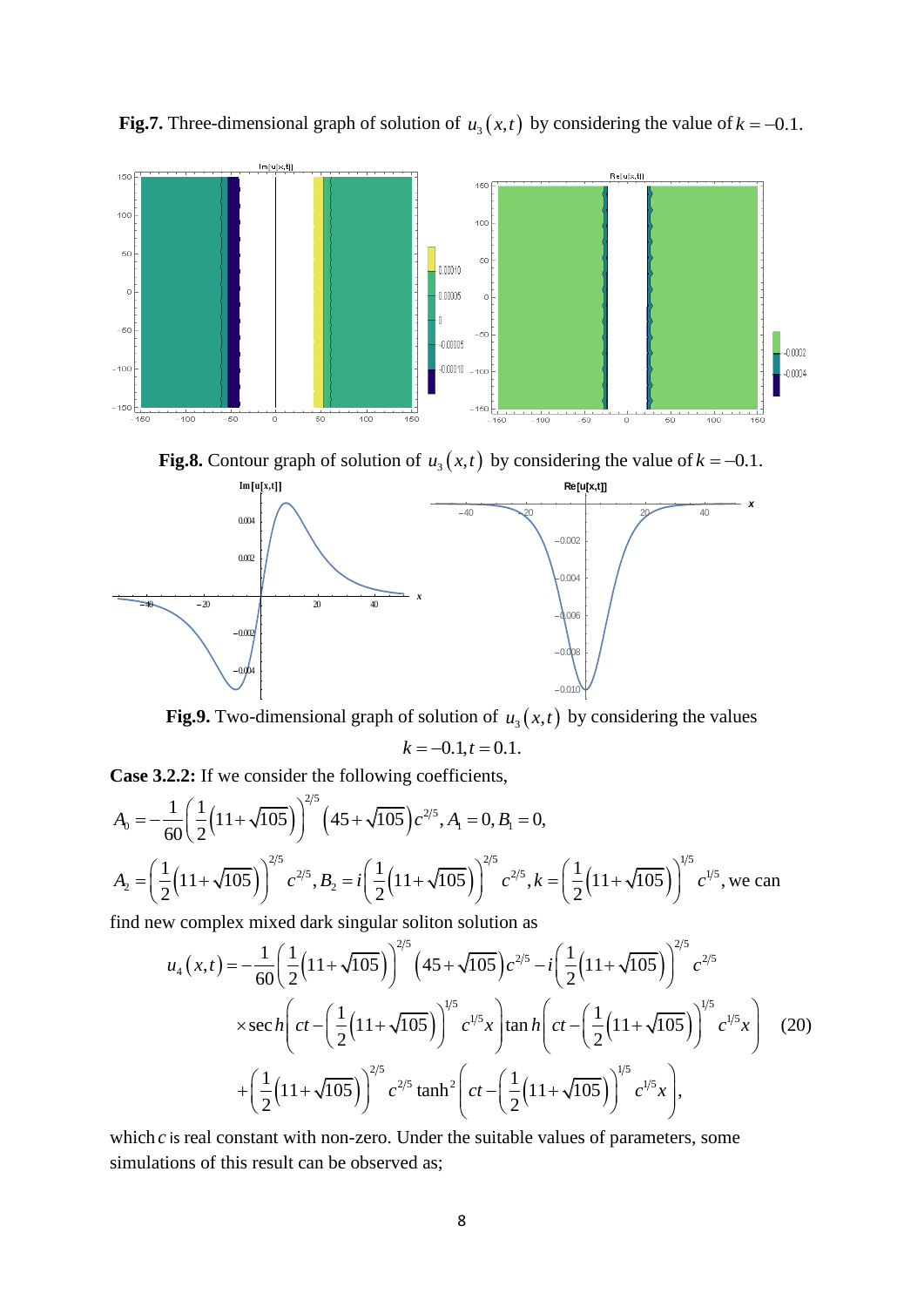

**Fig.10.** Three-dimensional graph of solution of  $u_4(x,t)$  by considering the value of  $c = 0.2$ .



**Fig.11.** Contour graph of solution of  $u_4(x,t)$  by considering the value of  $c = 0.2$ .



**Fig.12.** Two-dimensional graph of solution of  $u_3(x,t)$  by considering the values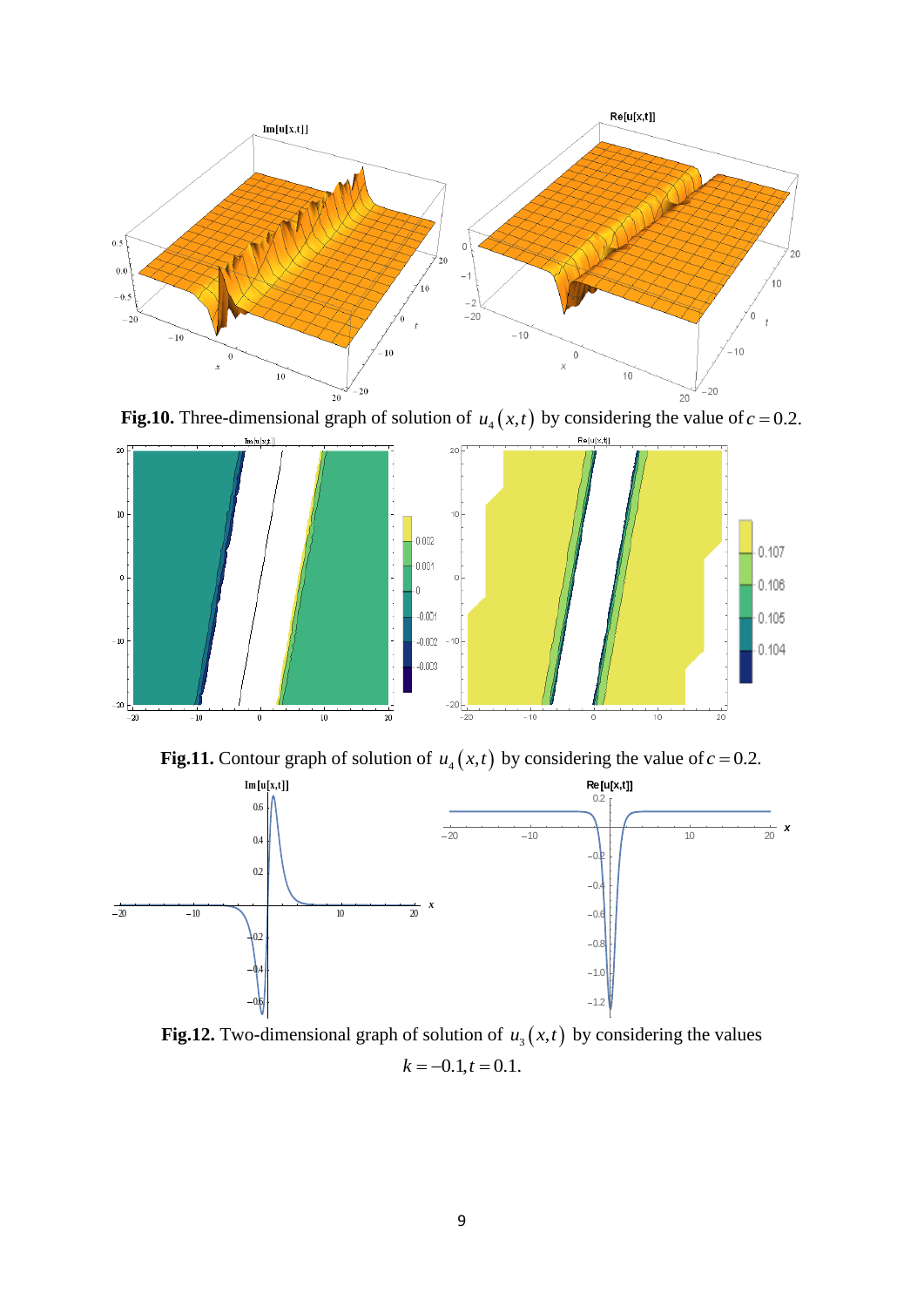## **4. Conclusion**

In this paper, we have investigated two nonlinear partial differential equations, namely, (2+1)-dimensional asymmetrical Nizhnik-Novikov-Veselov and Sawada–Kotera (SK) equations. Via SGEM, variety of new solitary wave solutions with the complex hyperbolic and mixed dark singular soliton structure have been successfully derived. For better understanding the physical importance of the founding solutions in this study, we have presented various graphiycal simulations in two- and three-dimensional graphs with suitable values of the arbitrary constants. The results for the governing models are graphically introduced. When we compare these results with the existing solutions, it can be observed that these are entirely new complex hyperbolic and mixed dark singular soliton solutions.

Such reported solutions have some important physical meaning, for instance; the hyperbolic tangent arises in the calculation of magnetic moment and rapidity of special relativity, the hyperbolic cotangent arises in the Langevin function for magnetic polarization and the hyperbolic secant arises in the profile of a laminar jet [15] . Therefore, it is estimated that these results are of similar important physical meanings. The SGEM is a powerful anaytical schemes that gives good results when applied to various nonlinear evolution equations. To the best of our knowledge, applications of SGEM to the ANNVE and SKE equations have not been submitted to the literature beforehand.

## **The corresponding author**

Professor Wei Gao

School of Information Science and Technology, Yunnan Normal University, Yunnan, China. [gaowei@ynnu.edu.cn](mailto:gaowei@ynnu.edu.cn)

## **Conflict of Interest:**

*Prof. Wei Gao* has a funding in China: National Science Foundation of China grant number 11761083.

*Prof. Juan Luis Garcia Guirao* has a funding in Spain: Misnisterio de Ciencia, Innovacin y Universidades from Spanish Government (No. PGC2018-097198-B-I00).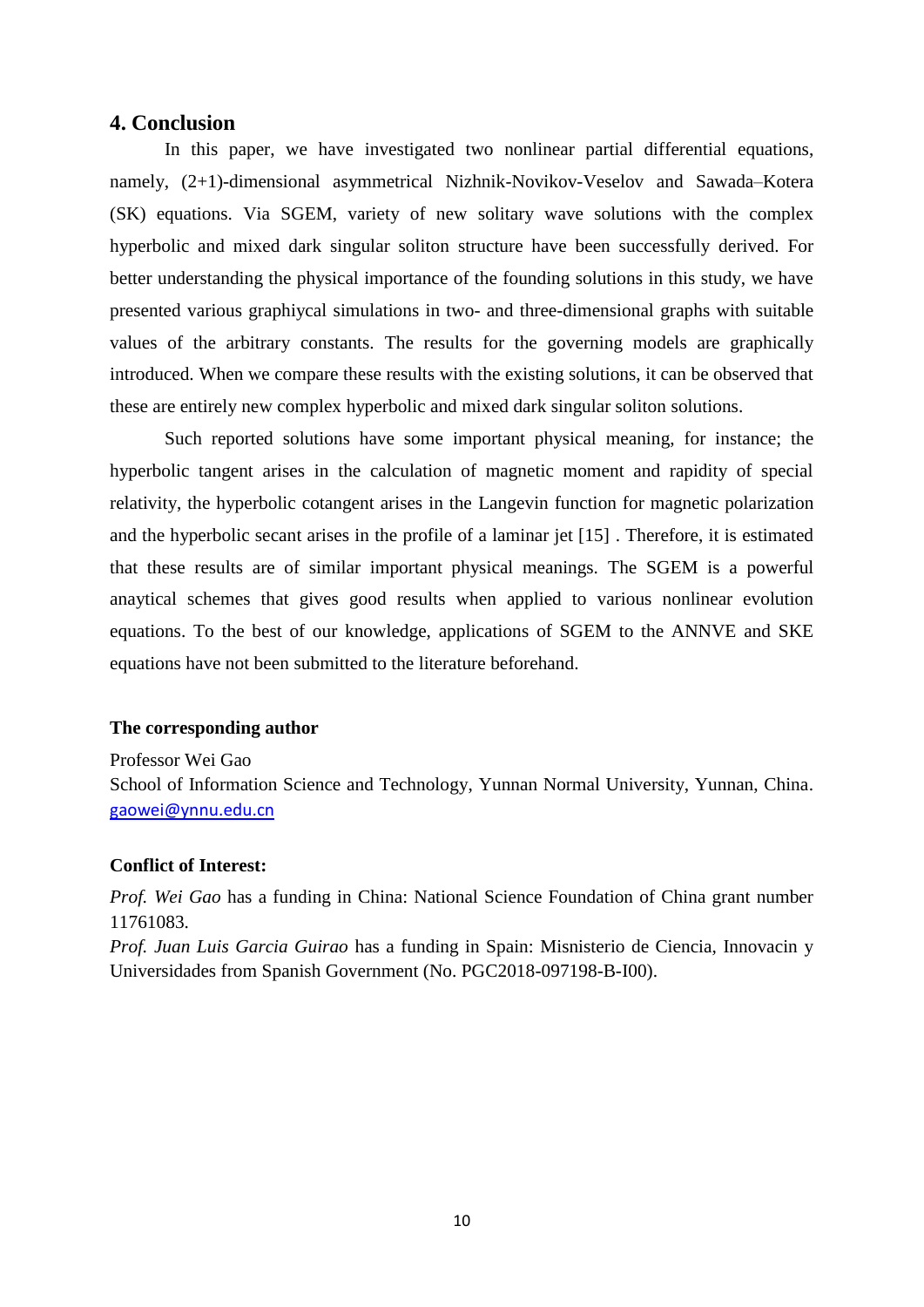## **5.REFERENCES**

[1] Jian-Guo Liu, Lump-type solutions and interaction solutions for the  $(2 + 1)$ -dimensional asymmetrical Nizhnik-Novikov-Veselov equation, European Physical Journal Plus, 134(56), 1-6, 2019.

[2] Z.L. Zhao, Y. Chen, B. Han, Lump soliton, mixed lump stripe and periodic lump solutions of a (2+1)-dimensional asymmetrical Nizhnik Novikov Veselov equation, Modern Physics Letters B, 31, 1750157, 2017.

[3] M.S. Osman, Multiwave solutions of time-fractional (2+1)-dimensional Nizhnik– Novikov–Veselov equations, Pramana, 88(67), 2017.

[4] J.Lv, S.Bilige, Lump solutions of a  $(2+1)$ -dimensional bSK equation, Nonlinear Dynamics, DOI 10.1007/s11071-017-3788-3, 2017.

[5] Y. Matsuno, [Bilinear Transformation Method,](http://www.amazon.com/exec/obidos/ASIN/0124804802/ref=nosim/ericstreasuretro) New York: Academic Press, 1-7, 1984.

[6] Zhang, H.Q., Ma, W.X.: Lump solutions to the (2+1)-dimensional Sawada–Kotera equation, Nonlinear Dynamics, 87, 2305–2310, 2017.

[7] K. Sawada, T. Kotera, A method for finding N-soliton solutions of the KdV equation and KdV-like equation, Progress of Theoretical Physics, 51, 1355–1362, 1974.

[8] C. Liu, Z.Dai, Exact soliton solutions for the fifth-order Sawada–Kotera equation, Applied Mathematics and Computation, 206, 272–275, 2008.

[9] A.Ramani, Inverse scattering, ordinary differential equations of Painlev´e type and Hirota's bilinear formalism, Annals of the New York Academy of Sciences, 373, 54–67, 1981.

[10] Chen. A., Huang. W, Tang. S., Bifurcations of traveling wave solutions for the Gilson-Pickering equation. Nonlinear Anal Real World Appl, 10(5),2659–2665, 2009.

[11] Baskonus H.M., Bulut H., New Wave Behaviors of the System of Equations for the Ion sound and Langmuir Waves, Waves in Random and Complex Media, 26(4), 613-625, 2016.

[12] Yan. C., A simple transformation for nonlinear waves, Physics Letters A, 224, 77-84, 1996.

[13] Baskonus H.M., Bulut H., New complex exact traveling wave solutions for the generalized Zakharov equation with complex structures, An International Journal of Optimization and Control: Theories & Applications, 6(2), 141-150, 2016.

[14] Baskonus H.M., New acoustic wave behaviors to the Davey–Stewartson equation with power-law nonlinearity arising in fluid dynamics, Nonlinear Dynamics, 86(1), 177–183, 2016,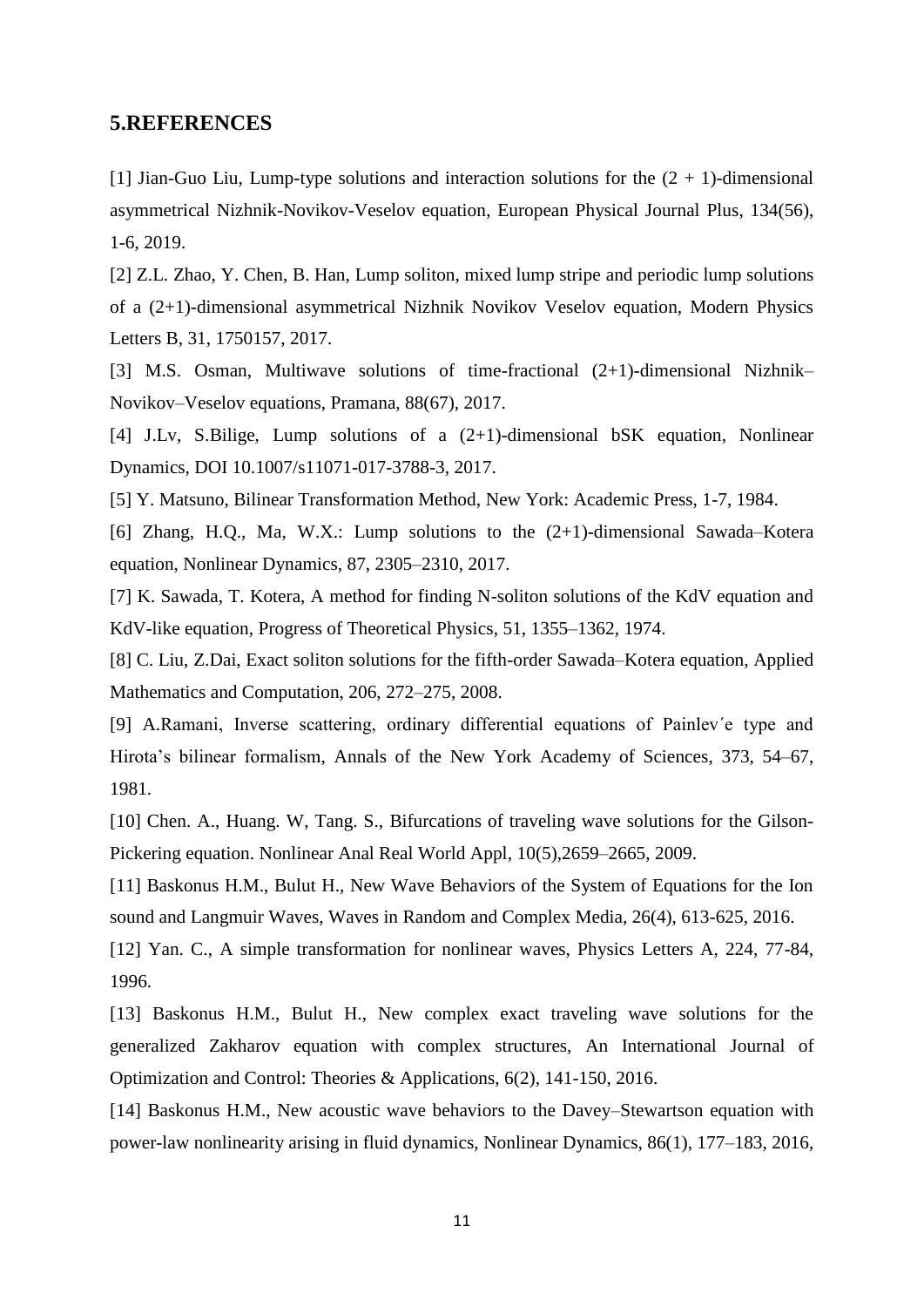[15]E. W. Weisstein, Concise Encyclopedia of Mathematics, 2nd edn. (CRC Press, New York, 2002).

[16]Yan C., A simple transformation for nonlinear waves, Physics Letters A, 224, 77-84, 1996.

[17]S.M. El–Shaboury, M.K. Ammar, W.M. Yousef, Analytical solutions of the relative orbital motion in unperturbed and in J- perturbed elliptic orbits, Applied Mathematics and Nonlinear Sciences, 2(2), 403–414, 2017.

[18]M.Dewasurendra, K.Vajravelu, On the Method of Inverse Mapping for Solutions of Coupled Systems of Nonlinear Differential Equations Arising in Nanofluid Flow, Heat and Mass Transfer, Applied Mathematics and Nonlinear Sciences, 3(1) (2018) 1–14.

[19]Baskonus, H.M. Complex Soliton Solutions to the Gilson–Pickering Model, Axioms,8(18), 1-14, 2019.

[20]Zhen-Ya Y., Hong-Oing Z., En-Gui F., New explicit and traveling wave solutions for a class of nonlinear evaluation equations, Acta Physica Sinica, 48(1), 1-5, 1999.

[21]Fan, X.; Yang, S.; Zhao, D. Travelling wave solutions for the Gilson–Pickering equation by using the simplified G'/G-expansion method. Int. J. Nonlinear Sci., 8, 368–373, 2009.

[22]Baskonus H.M., Bulut H., New Wave Behaviors of the System of Equations for the Ion sound and Langmuir Waves, Waves in Random and Complex Media, 26(4), 613-625, 2016.

[23]Ebadia, G.; Karab, A.H.; Petkovic, M.D.; Biswas, A. Soliton solutions and conservation laws of the Gilson–Pickering equation. Waves Random Complex Media., 21, 378–385, 2011.

[24] C.M.Khalique, I.E.Mhlanga, Travelling waves and conservation laws of a (2+1)-dimensional coupling system with Korteweg-de Vries equation, Applied Mathematics and Nonlinear Sciences, 3(1) (2018) 241–254.

[25] F. T.Akyildiz, K. Vajravelu, Galerkin-Chebyshev Pseudo Spectral Method and a Split Step New Approach for a Class of Two dimensional Semi-linear Parabolic Equations of Second Order, Applied Mathematics and Nonlinear Sciences, 3(1) (2018) 255–264

[26]Baskonus H.M., New acoustic wave behaviors to the Davey–Stewartson equation with power-law nonlinearity arising in fluid dynamics, Nonlinear Dynamics, 86(1), 177–183, 2016, [27]M. Rosa, M. L Gandarias, Multiplier method and exact solutions for a density dependent reactiondiffusion equation, Applied Mathematics and Nonlinear Sciences, 1(2), 2016 311–320.

[28]V.B.Awati, M. Jyoti, Homotopy analysis method for the solution of lubrication of a long porous slider, Applied Mathematics and Nonlinear Sciences, 1(2), 507–516, 2016.

[29]R. Seadawy, Traveling wave solutions for some coupled nonlinear evolution equations, Mathematical and Computer Modelling 57, 1371-1379, 2013.